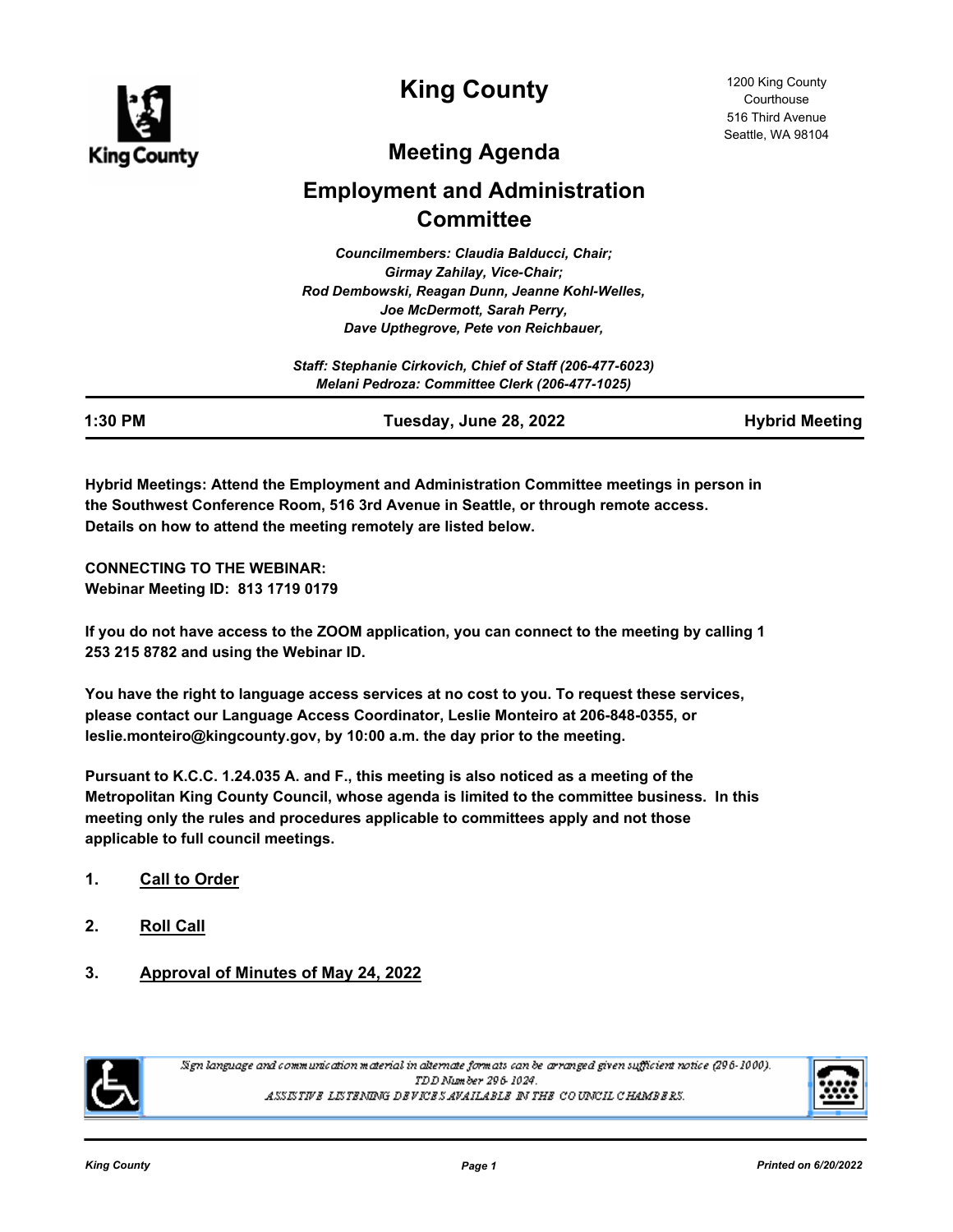## **Discussion and Possible Action**

#### **4.** [Proposed Motion No. 2022-0242](http://kingcounty.legistar.com/gateway.aspx?m=l&id=/matter.aspx?key=23205)

A MOTION approving the job description for the position of audit director within the King County auditor's office and replacing the job description of deputy auditor.

*Sponsors:* Balducci

*Contingent on Referral to Committee*

#### **5.** [Proposed Motion No. 2022-0244](http://kingcounty.legistar.com/gateway.aspx?m=l&id=/matter.aspx?key=23207)

A MOTION approving the job description for the position of auditor 1 within the King County auditor's office and replacing the current management auditor description.

*Sponsors:* Balducci

*Contingent on Referral to Committee*

#### **6.** [Proposed Motion No. 2022-0245](http://kingcounty.legistar.com/gateway.aspx?m=l&id=/matter.aspx?key=23208)

A MOTION approving the job description for the position of auditor 2 within the King County auditor's office and replacing the position of senior management auditor.

*Sponsors:* Balducci

*Contingent on Referral to Committee*

#### **7.** [Proposed Motion No. 2022-0246](http://kingcounty.legistar.com/gateway.aspx?m=l&id=/matter.aspx?key=23209)

A MOTION approving the job description for the position of auditor 3 within the King County auditor's office and replacing the position of principal management auditor.

*Sponsors:* Balducci

*Contingent on Referral to Committee*

#### **8.** [Proposed Motion No. 2022-0247](http://kingcounty.legistar.com/gateway.aspx?m=l&id=/matter.aspx?key=23210)

A MOTION approving the job description for the position of supervising auditor within the King County auditor's office.

*Sponsors:* Balducci

*Contingent on Referral to Committee*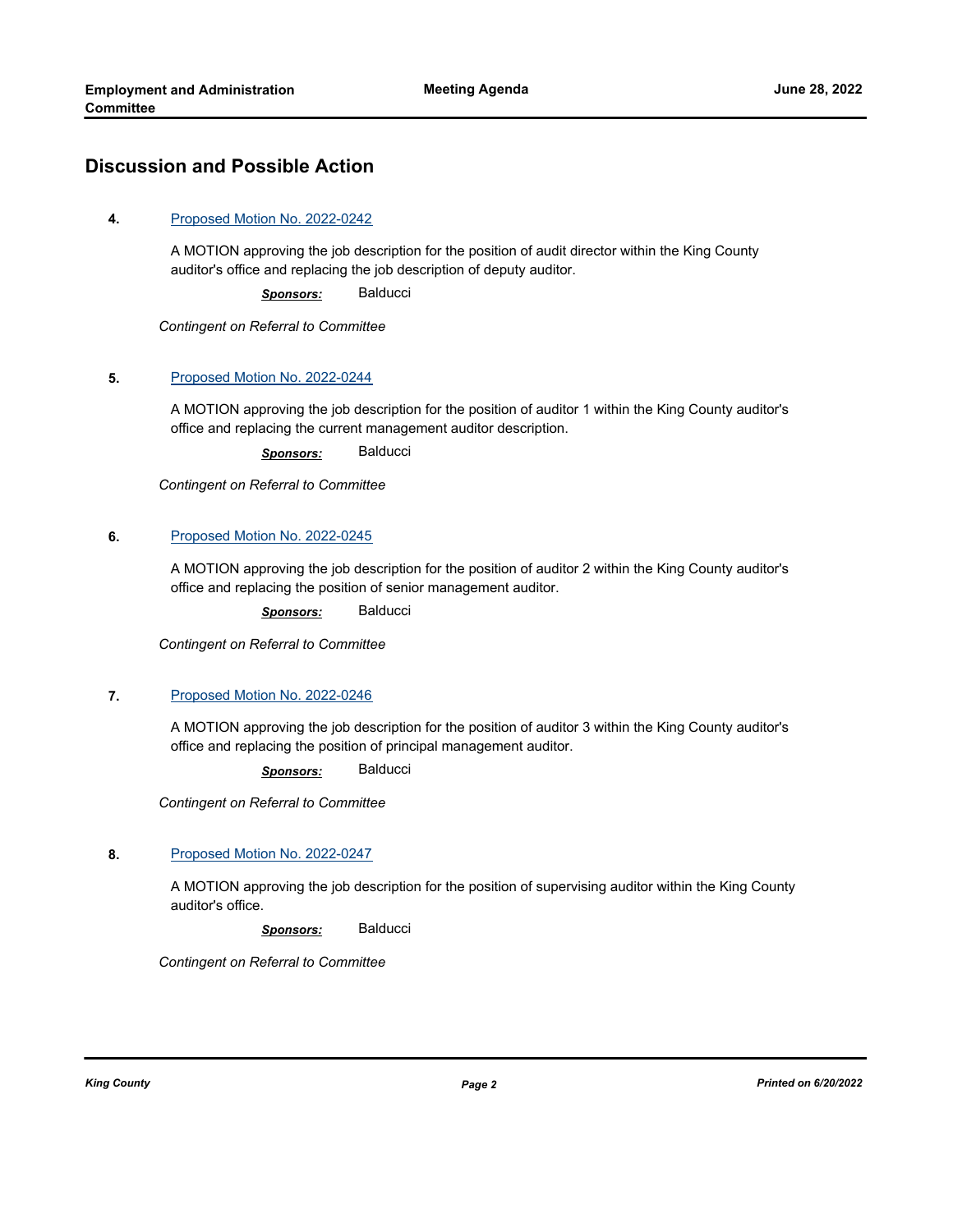#### **9.** [Proposed Motion No. 2022-0248](http://kingcounty.legistar.com/gateway.aspx?m=l&id=/matter.aspx?key=23211)

A MOTION approving the job description for the position of auditor 4 within the King County auditor's office.

*Sponsors:* Balducci

*Contingent on Referral to Committee*

#### **10.** [Proposed Motion No. 2022-0249](http://kingcounty.legistar.com/gateway.aspx?m=l&id=/matter.aspx?key=23212)

A MOTION approving the job description for the position of county auditor within the King County auditor's office.

*Sponsors:* Balducci

*Contingent on Referral to Committee*

#### **11.** [Proposed Motion No. 2022-0250](http://kingcounty.legistar.com/gateway.aspx?m=l&id=/matter.aspx?key=23213)

A MOTION approving the job description for the position of auditor 5 within the King County auditor's office and replacing the position of senior principal management auditor.

*Sponsors:* Balducci

*Contingent on Referral to Committee*

#### **12.** [Proposed Motion No. 2022-0251](http://kingcounty.legistar.com/gateway.aspx?m=l&id=/matter.aspx?key=23214)

A MOTION approving the job description for the position of capital projects analyst 2 within the King County auditor's office.

*Sponsors:* Balducci

*Contingent on Referral to Committee*

#### **13.** [Proposed Motion No. 2022-0252](http://kingcounty.legistar.com/gateway.aspx?m=l&id=/matter.aspx?key=23215)

A MOTION approving the job description for the position of capital projects analyst 1 within the King County auditor's office.

*Sponsors:* Balducci

*Contingent on Referral to Committee*